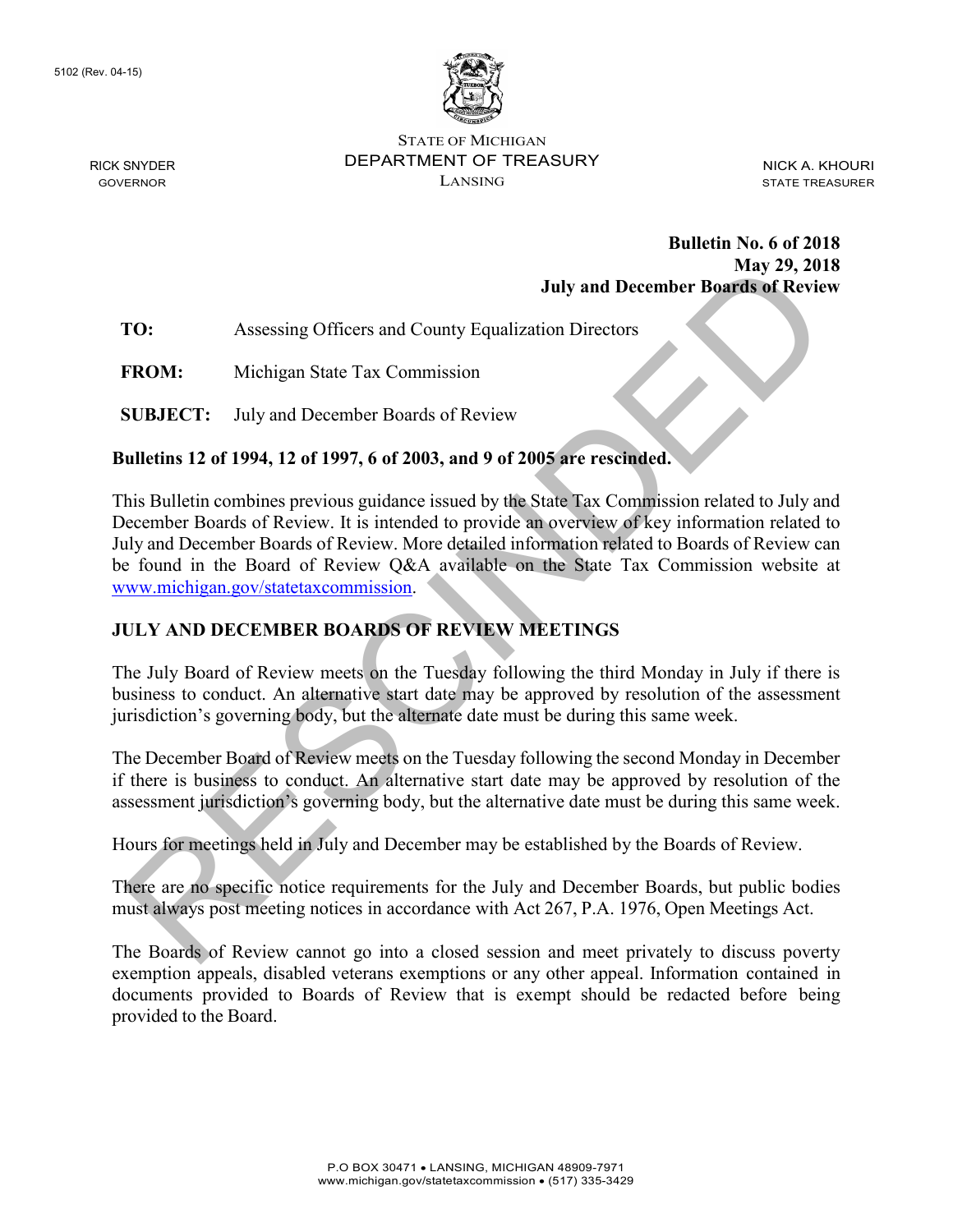Bulletin 6 of 2018 Page 2 May 29, 2018

#### **JULY AND DECEMBER BOARDS OF REVIEW ACTIONS AND DECISIONS**

Form 4031, *July/December Board of Review Affidavit*, has been developed for use to memorialize the actions of the July and December Board of Review as required by law.

Form 3128 (L-4035a) must be completed by the Board of Review and made a part of the Board of Review records whenever a change is made to an individual parcel of property which causes a change in Taxable Value.

Notification of decisions by the July and December Boards of Review are as follows:

[T]he board of review shall file an affidavit within 30 days relative to the qualified error with the proper officials and all affected official records shall be corrected. If the qualified error results in an overpayment or underpayment, the rebate, including any interest paid, shall be made to the taxpayer or the taxpayer shall be notified and payment made within 30 days of the notice. A rebate shall be without interest. (MCL 211.53b(1)). orius 21.6 (Le-2003) must be completed by the boat of the cost and make a part or the boat of property which causes<br>wive records whenever a change is made to an individual parcel of property which causes<br>hange in Taxable V

If the other statutorily-authorized changes are made by the July and December meetings of the Board of Review, the taxpayer shall be notified of the change in writing, in the manner prescribed by the particular statute which authorizes the change.

## **AUTHORITY OF THE JULY AND DECEMBER BOARDS OF REVIEW**

The July and December Boards of Review have different authorities than the March Board of Review. The July and December Boards of Review meet to correct Qualified Errors, and to consider appeals related to the Principal Residence Exemption, Qualified Agricultural Exemption, Taxable Value Uncapping, the Qualified Start-up Business Exemption, the Disabled Veteran's Exemption and the Poverty Exemption.

## **Qualified Errors**

The July and December Boards of Review may correct "Qualified Errors," *that have been previously verified by the Assessor*. "Qualified Errors" are defined to include the following:

- 1. Correction of a Clerical Error. (The error must be an error made by the Assessor relating to the correct assessment figures, the rate of taxation or the mathematical computation of the tax or must be an error in the rate of taxation which was applied. The court decisions indicate that to be clerical error (other than the application of an incorrect rate of taxation), the Assessor must have made an error which is computational, transpositional or computational.)
- 2. A Mutual Mistake of Fact, where the mistaken belief of fact was shared by the Assessor and the Taxpayer at the time the assessment was made.
- 3. *For Real Property only*, an error as to the correct Taxable Status (exempt status) of the property.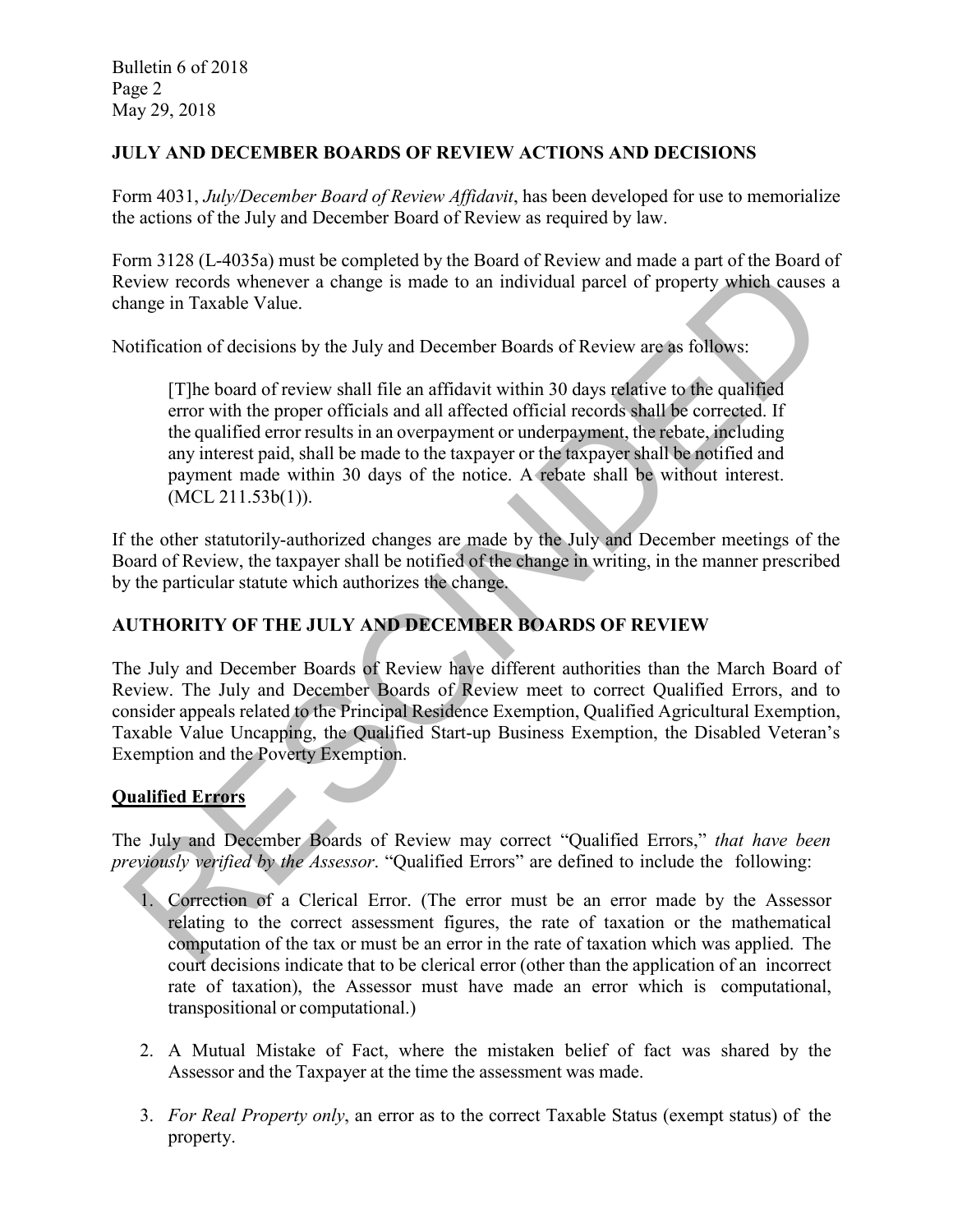- 4. *For Real Property only*, an error of Omission or Inclusion of part of the property.
- 5. *For Real Property only*, an error of measurement or calculation of physical dimensions or components.
- 6. *For Personal Property only*, an error by the Taxpayer in the preparation of a Personal Property Statement. The Taxpayer must have filed a Personal Property Statement on which the existing assessment was based. This is the only change permitted for personal property, unless there was an Assessor's clerical error or a mutual mistake of fact.
- 7. An error made in the denial of a claim of exemption of assessable personal property under MCL 211.9o. An appeal by the Taxpayer of a denial by the Assessor for a prior year cannot be considered by the July or December Board of Review. However, a qualified error can be considered for both the current year and the immediately preceding year. The distinction is that a qualified error is an error that the Assessor has verified, while an appeal of a denial made by the Assessor indicates disagreement between the Taxpayer and the Assessor relating to the correctness of the denial. o. Precondular Property only, an urino by un starpaye in the pearaton of a restoomal property. Statement The Taxpayer must have filed a Personal Property. Statement of which the existing assessment was based. This is the o

More information on Qualified Errors can be found in Bulletin 5 of 2017 available on the State Tax Commission website.

## **Principal Residence Exemption**

The July and December Boards of Review may grant a Principal Residence Exemption (PRE) which was not previously denied. The Board may grant the PRE for the current year plus the immediately preceding three years, pursuant to MCL 211.7cc(19). Specifically this means that if a taxpayer files the form to claim the PRE after June 1 or after November 1, the July or December Board may grant that PRE if the taxpayer qualifies and if the PRE was not previously denied.

## *Important Note:*

MCL 211.7cc specifically states: "Upon receipt of an affidavit filed under subsection (2) and unless the claim is denied under this section, the assessor shall exempt the property from the collection of the tax levied by a local school district for school operating purposes . . . ." An assessor is not required to have the July or December Board grant PRE's if the taxpayer files an affidavit to claim the PRE. The assessor has **no authority** to bring a PRE affidavit before a July or December Board of Review to grant or deny the exemption. It is the assessor's responsibility to timely grant or deny a PRE following the filing of a PRE affidavit by the taxpayer.

More information regarding the Principal Residence Exemption is available at [www.michigan.gov/PRE.](http://www.michigan.gov/PRE)

## **Qualified Agricultural Exemption**

The July and December Boards of Review may review a denial by the Assessor of a Qualified Agricultural Property Exemption, pursuant to MCL 211.7ee(6), for the current year if the exemption was not in existence for the previous year (the Boards may review the denial of a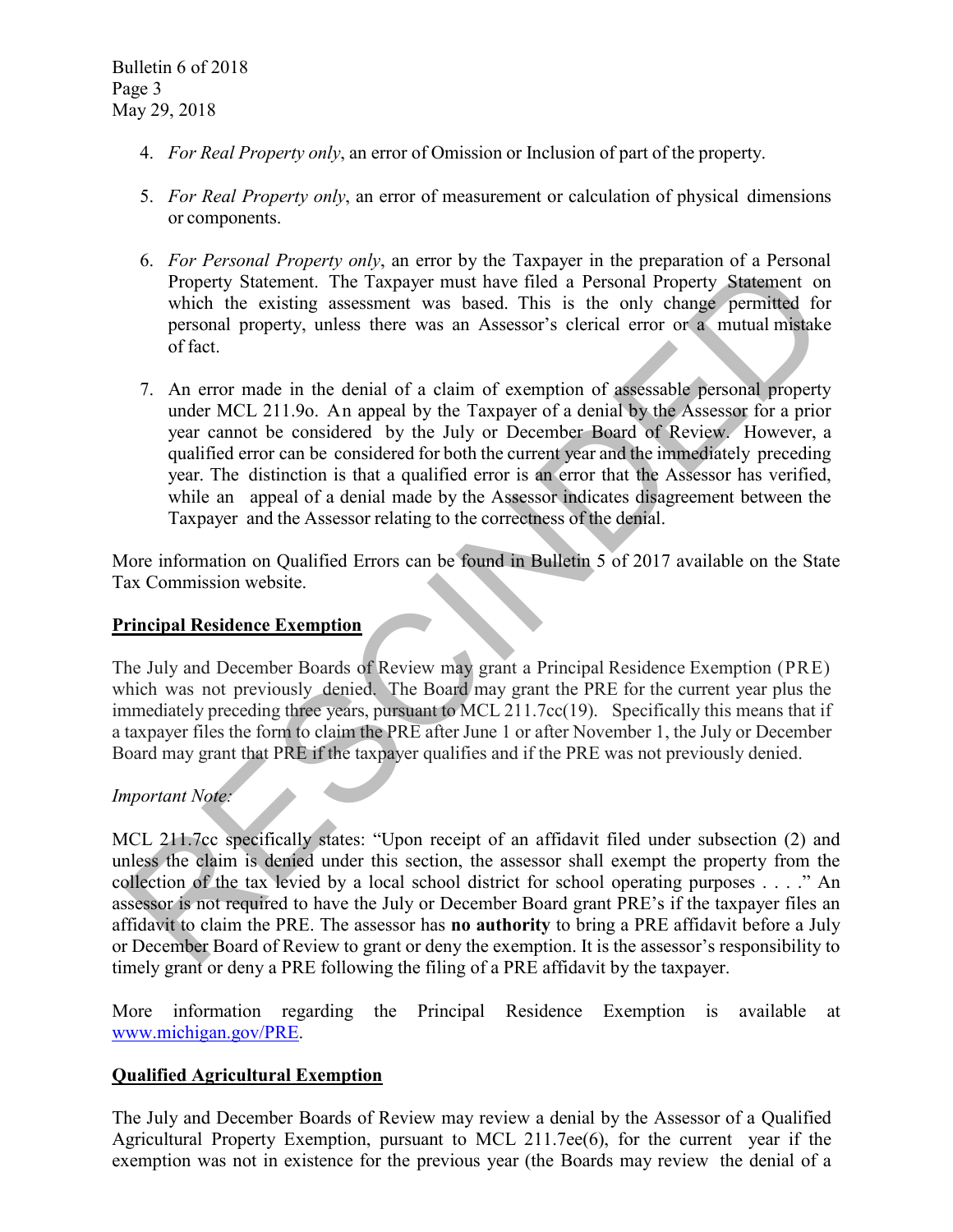Bulletin 6 of 2018 Page 4 May 29, 2018

new application for property which is claimed to qualify by May 1 of the current year). The appeal must be filed at the July meeting unless the school does not make a summer levy or the Board does not meet in July. Notice that this authority only applies to new exemptions and if the Assessor denies the continuation of a previously existing exemption, the July and/or December Board does not have jurisdiction.

Pursuant to MCL 211.7ee(6), if property met the requirements to be Qualified Agricultural Property on or before May 1 of the year or years for which the exemption is claimed, and there has not been a previous denial of the exemption for that immediately preceding year, the owner may file an appeal to the July or December Board of Review of the current year requesting that the Qualified Agricultural Exemption be granted for the immediately preceding year and/or for the current year.

More information on the Qualified Agricultural Exemption is available on the Commission's website.

## **Taxable Value Uncapping**

The July and December Boards of Review have authority to reverse an incorrect taxable value uncapping. The July or December Boards of Review can disagree with the assessor and refuse to reverse the taxable value uncapping. It is the opinion of the State Tax Commission that, after the assessor determines that a particular transaction or situation was not a "transfer of ownership", the matter has come within the jurisdiction of the July or December Boards of Review which then do have the authority to overrule the decision of the assessor and refuse to reverse the taxable value uncapping. ursuant to MCI. 211.7ee(6), if property met the requirements to be Qualified Agricultura<br>corpory on or before May 1 of the year or years for which the exemption is claimed, and there<br>as not been a previous denial of the ex

It is the opinion of the State Tax Commission that a determination by the assessor is required before the July or December Boards of Review can act to reverse a taxable value uncapping. Therefore, if the assessor has not made such a determination, the July or December Boards of Review do not have the authority to act.

The July or December Boards of Review do not have the authority to determine that a particular transaction, or situation, was not a "transfer of ownership" and reverse the uncapping. It is the opinion of the State Tax Commission that, if the assessor has reconsidered whether a particular transfer was a "transfer of ownership" and continues to be of the opinion that it was a "transfer of ownership", the assessor has not made a determination that there was not a "transfer of ownership" and the July or December Boards of Review do not have the authority to reverse the taxable value uncapping.

More information on taxable value uncapping and transfers of ownership can be found in Bulletin 20 of 2017 and the Transfer of Ownership Guidelines available on the State Tax Commission website.

## **Qualified Start-Up Business Exemption**

The July and December Boards of Review may grant an exemption, at the election of the taxpayer, for a Qualified Start-Up Business as provided in MCL 211.7hh for the current year and the immediately preceding year.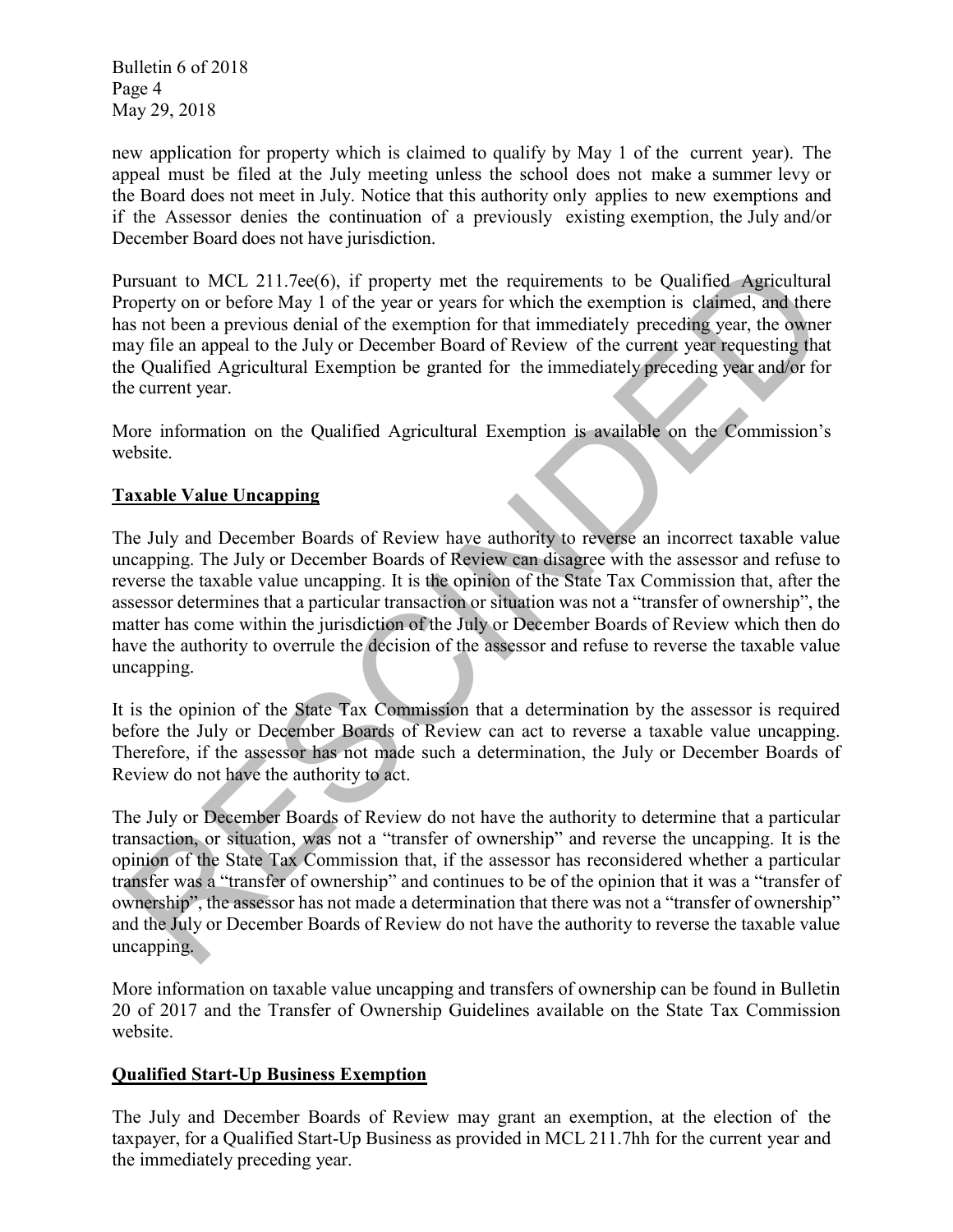Bulletin 6 of 2018 Page 5 May 29, 2018

#### **Disabled Veteran's Exemption**

The July and December Boards of Review may grant a Disabled Veteran's Exemption pursuant to MCL 211.7b for the current year only, unless a previous session of the Board that year issued a denial. A denial must be appealed to the Michigan Tax Tribunal and cannot be reconsidered at a subsequent meeting.

While Boards of Review do make a determination to grant or deny a Disabled Veteran's Exemption, they do not have the authority to determine if the veteran is disabled or individually unemployable. Those determinations are made by the Federal Department of Veterans Affairs.

More information on the Disabled Veterans Exemption can be found on Commission's website under the Disabled Veterans Exemption link under What's New.

#### **Poverty Exemption**

Poverty exemptions may be heard at the July and December Boards of Review. However, once a poverty exemption is considered by a Board of Review, it may not be considered by a later Board of Review in the same year. For instance, if a poverty exemption is denied at the July Board of Review, it may not be reconsidered at the December Board of Review, even if new information is presented. MCL 211.7u(5) states: a subsequent meeting.<br>
A denial by the Review do make a determination to grant or deny a Disabled Veteran<br>
Xemption, they do not have the authority to determine if the veteran is disabled or individual<br>
nemployable. Those

The Board of Review shall follow the policy and guidelines of the local assessing unit in granting or denying an exemption under this section unless the Board of Review determines there are substantial and compelling reasons why there should be a deviation from the policy and guidelines and the substantial and compelling reasons are communicated in writing to the claimant.

## **No Authority**

The July and December Boards of Review DO NOT have authority over the following:

- A denial by the March Board of Review of a Poverty Exemption under MCL 211.7u cannot be reconsidered by the July or December Board of Review. (The Taxpayer must appeal to the Michigan Tax Tribunal by the applicable appeal deadline.)
- A denial by the Assessor or by an auditing county of a Principal Residence Exemption (PRE) under MCL 211.7cc cannot be reviewed by the March, July or December Board of Review. (The Taxpayer must appeal the denial to the Michigan Tax Tribunal within 35 after the date of notice of the denial.)
- A denial by the Michigan Department of Treasury of a PRE under MCL 211.7cc cannot be reviewed by the March, July or December Board of Review. (The Taxpayer must appeal the denial to the Department of Treasury within 35 days after the date of notice of the denial.)
- A denial by the Assessor of the continuation for the current year of a Qualified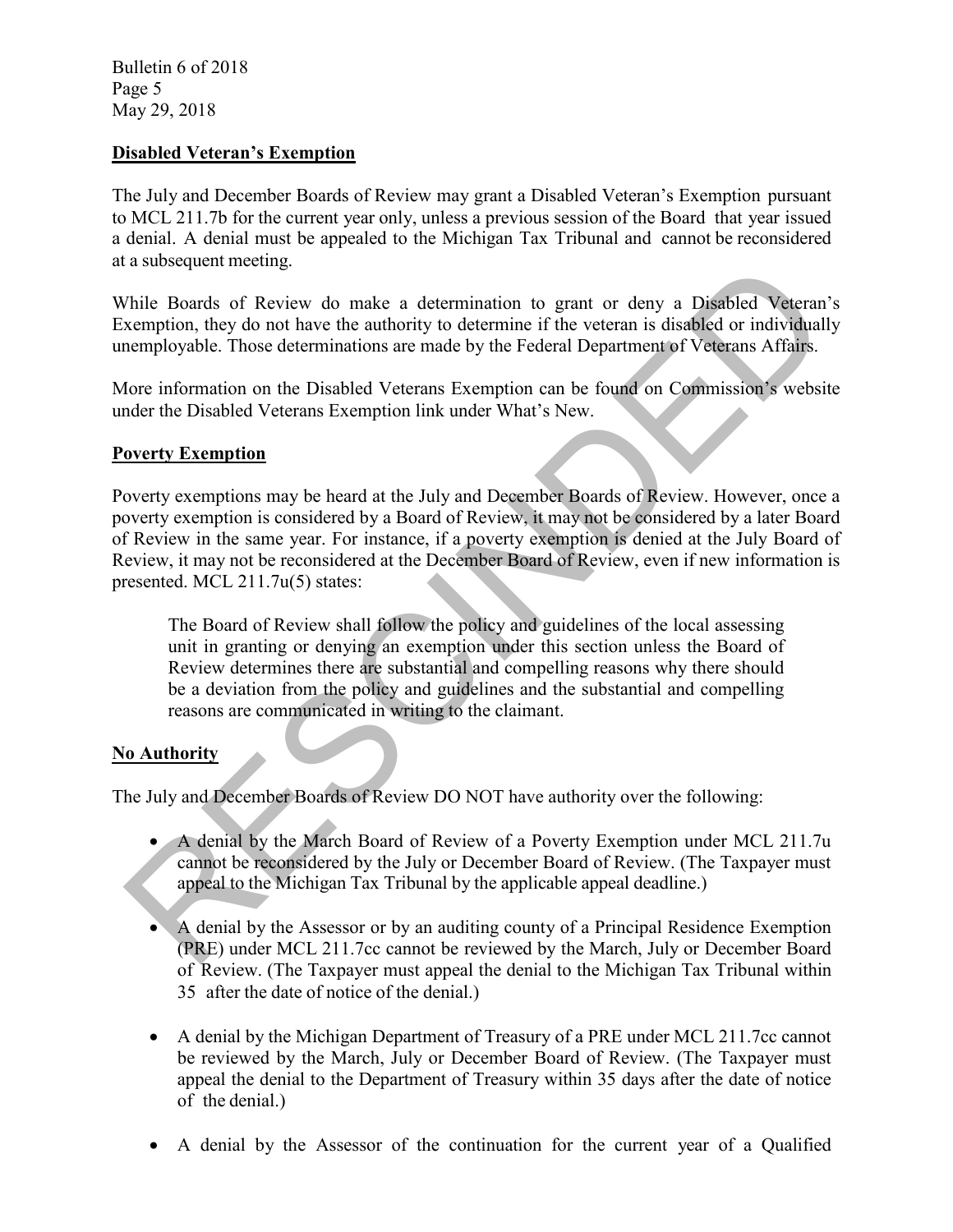Bulletin 6 of 2018 Page 6 May 29, 2018

> Agricultural Property Exemption under MCL 211.7ee, where the exemption was in existence for the previous year (denial of the continuation of a previously existing Qualified Agricultural Property Exemption) cannot be reviewed by the July or December Board of Review. (This denial must be protested to the March Board and appealed to the Michigan Tax Tribunal.)

- The July and December Boards of Review cannot review the classification determinations made by the Assessor and/or by the March Board of Review. (Classification may only be protested to the March Board and appealed to the State Tax Commission by June 30.)
- The July and December Boards of Review cannot consider changes in valuation (true cash value) which are not caused by the correction of a "qualified error," as defined in subsection 10 of MCL 211.53b. The July and December Boards of Review do not have jurisdiction to revisit the Assessor's determinations which were made through the exercise of professional judgment, such as Quality Class (D, CD, C, BC, B or A for residential construction, depreciation and land value determinations, Economic Condition Factors, etc.), even if the Assessor or a Successor Assessor later believes that the original determination was mistaken. (Valuation appeals must be protested to the March Board and/or appealed to the Michigan Tax Tribunal.) • The July and December Boards of Review cannot review the elassification<br>determinations made by the Assessor and/or by the March Board of Review<br>(Classification may only be protested to the March Board and appealed to
	- The July and December Boards of Review have no authority to make a valuation determination even if the March Board of Review deferred a decision on a valuation matter to a later Board of Review (the March Board of Review has no authority to defer or postpone a valuation appeal to a July or December Board of Review).
	- The July and December Boards of Review cannot recap a Taxable Value pursuant to PA 260 of 2000 where a purchaser of Qualified Agricultural Property files a late Affidavit (after the close of the March Board in the year of the transfer). Although the Taxable Value can be recapped pursuant to MCL 211.27a(8), the recapping has no retroactive effect and only applies to future tax payments. Pursuant to MCL 211.27a(9), no refund of taxes is permitted.
	- The July and December Boards of Review have no authority to grant a Small Business Taxpayer Exemption under MCL 211.9o unless there was an error made by the assessor in the denial of the exemption. The July or December Boards of Review cannot hear an appeal of a denial of the Small Business Taxpayer Exemption.
	- The July and December Boards of Review have no authority over Eligible Manufacturing Personal Property Exemption (for Eligible New or for Eligible Previously Existing Personal Property under MCL 211.9n and MCL 211.9n). If an assessor misplaces or failed to properly act on a timely filed Form 5278, that is not considered a clerical error or mutual mistake and the July and December Boards of Review have no jurisdiction over these matters. Further, if a taxpayer failed to properly claim the exemption this is not a qualified error and cannot be appealed to the July or December Boards of Review.
	- The March, July and December Boards of Review may not consider any aspect of